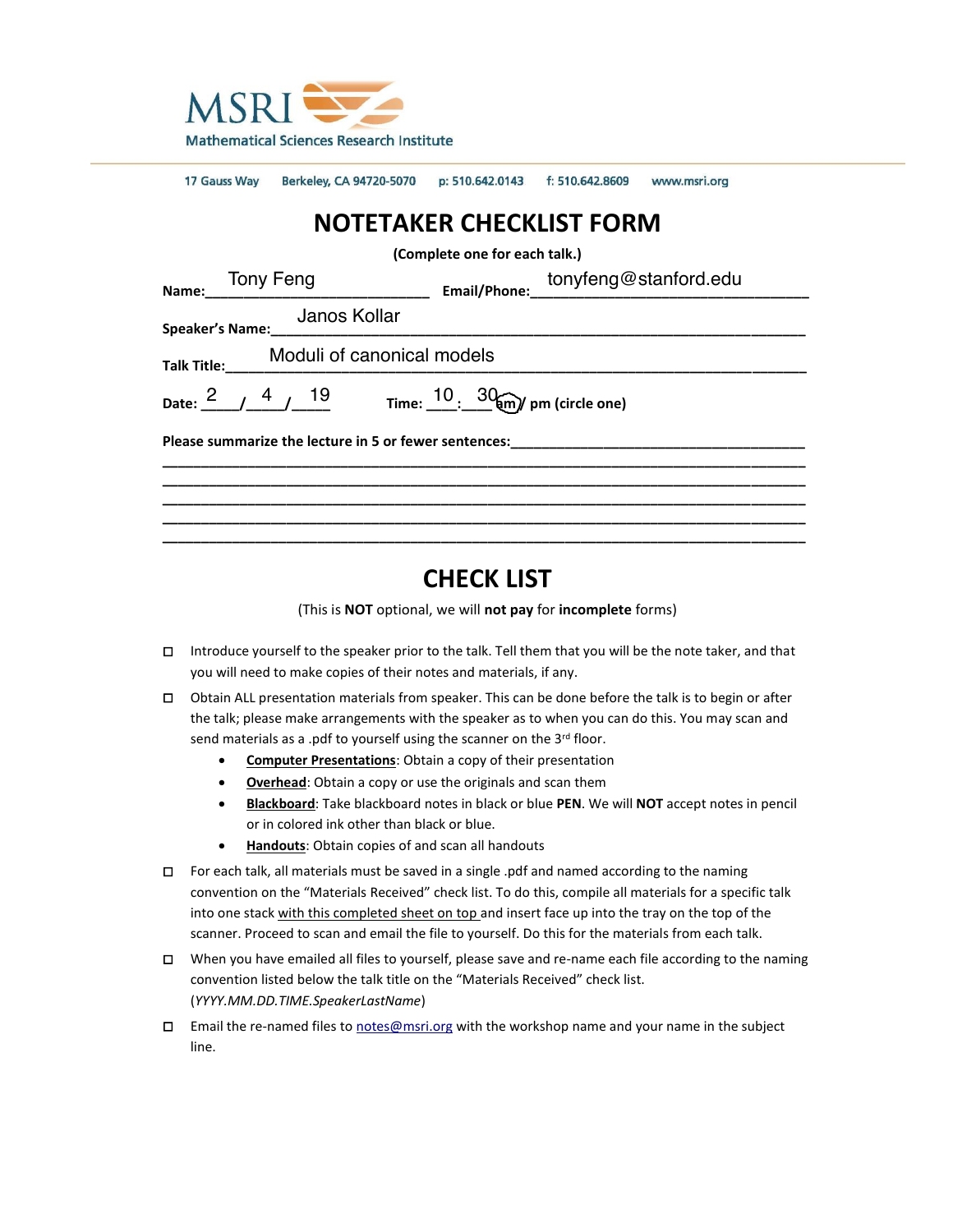# Moduli spaces of algebraic varieties III

#### János Kollár

Princeton University

February, 2019

K ロ ▶ K @ ▶ K 할 > K 할 > 1 할 > 1 이익어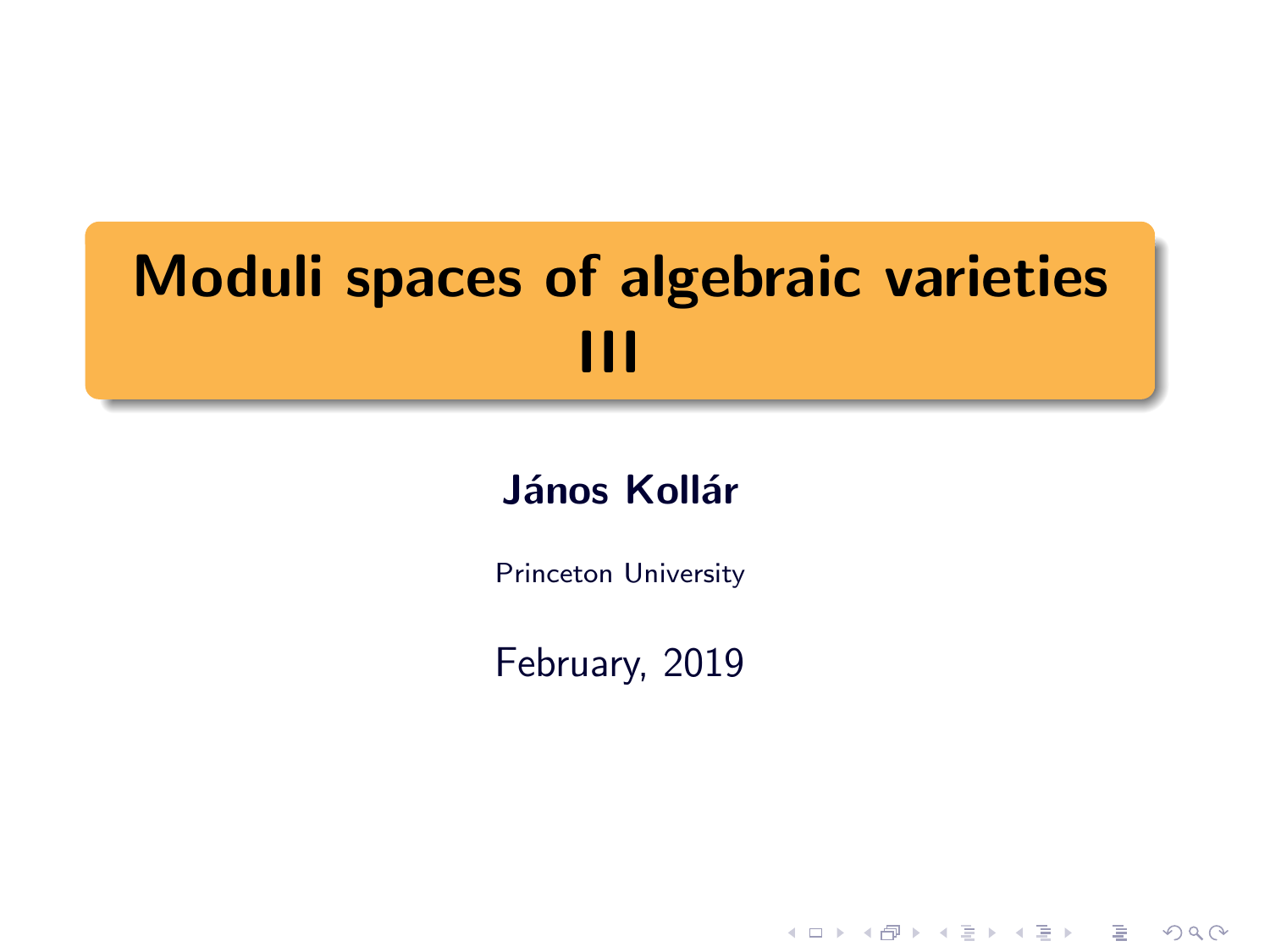**Theorem** Let  $X \rightarrow S$  be a flat, projective morphisms with stable fibers,  $S$  reduced. Equivalent:

- $\textbf{\textbullet{}}$  The volume of the fibers  $s\mapsto \left(K^n_{X_s}\right)$  is locally constant.
- $\textbf{2}$  The plurigenera  $s \mapsto h^0\big(X_{\!s}, \omega_{X_{\text{s}}}^{[m]}\big)$  $\binom{[m]}{\chi_s}$  are locally constant.

3  $\omega_{X/}^{[m]}$  $\frac{[m]}{\chi/S}$  is flat and commutes with base change  $\forall m.$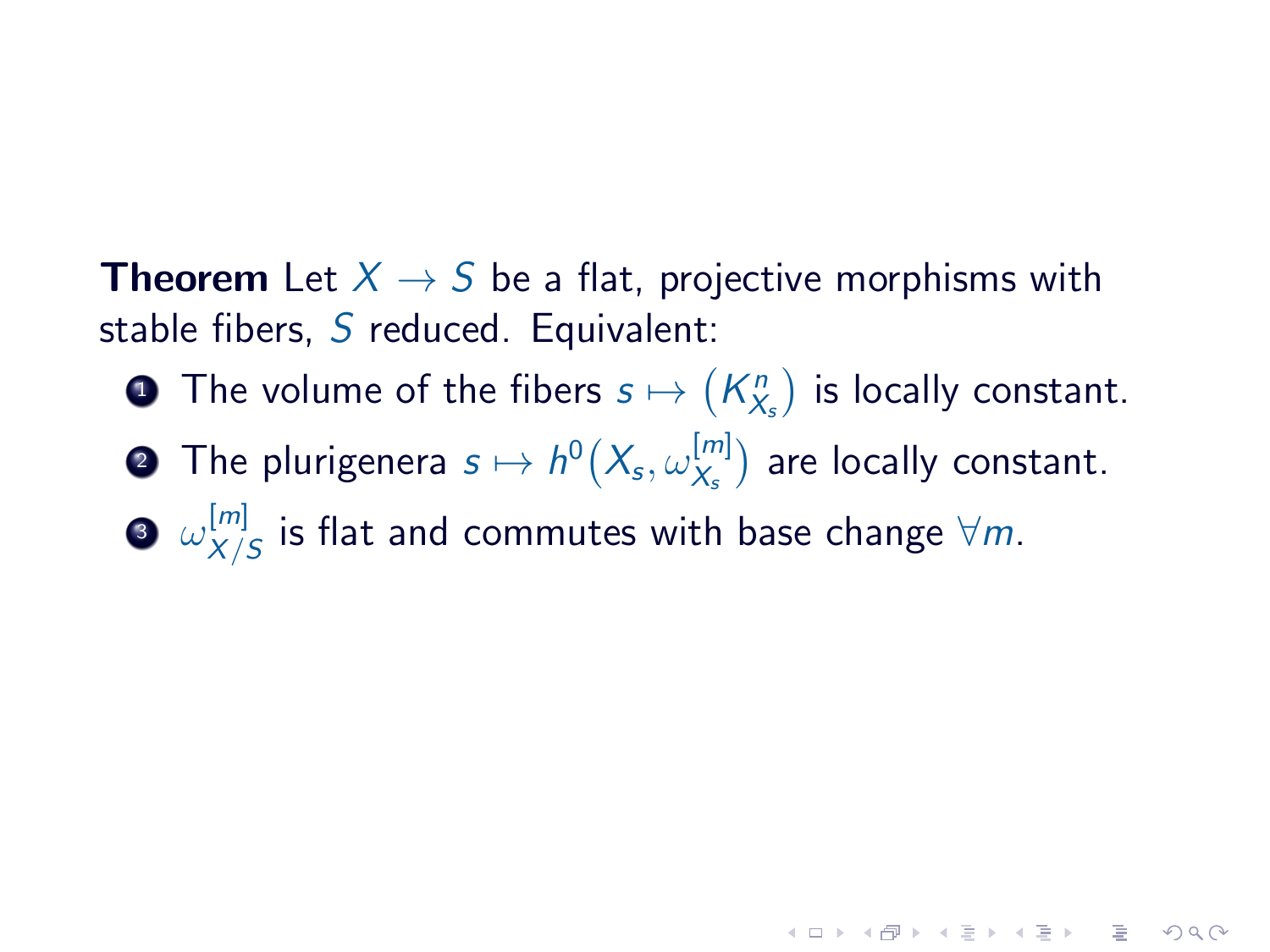### $(3) \Rightarrow (2)$

 $(3)$ :  $\omega_{X/\mathstrut}^{[m]}$  $\frac{[m]}{\chi/S}$  is flat and commutes with base change  $\forall m.$ (3') the  $\omega_{X_s}^{[m]}$  $\frac{1^{m_1}}{X_s}$  form a flat family,  $(3")\;\chi\big(X_{\mathsf s},\omega^{[m]}_{X_{\mathsf s}}$  $\binom{[m]}{\chi_s}$  is locally constant.  $m\geq 2$ : we expect that  $H^i\big(X_{\mathsf{s}},\omega_{X_{\mathsf{s}}}^{[m]} \big)$  $\binom{[m]}{X_s} = 0$  for  $i > 0$ . Note: K-V not enough need Ambro-Fujino vanishing  $m=1$ : we expect  $H^i\big(X_{\!s},\omega_{X_{s}}\big)=H^{n-i}\big(X_{\!s},\mathcal{O}_{X_{s}}\big)$  and K-Kovács:  $\chi_{\!s}$  Du Bois, so  $H^{n-i}\big(X_{\!s},\mathcal{O}_{X_{\!s}}\big)$  locally constant. (Duality fails since  $X_s$  need not be CM, but ok.)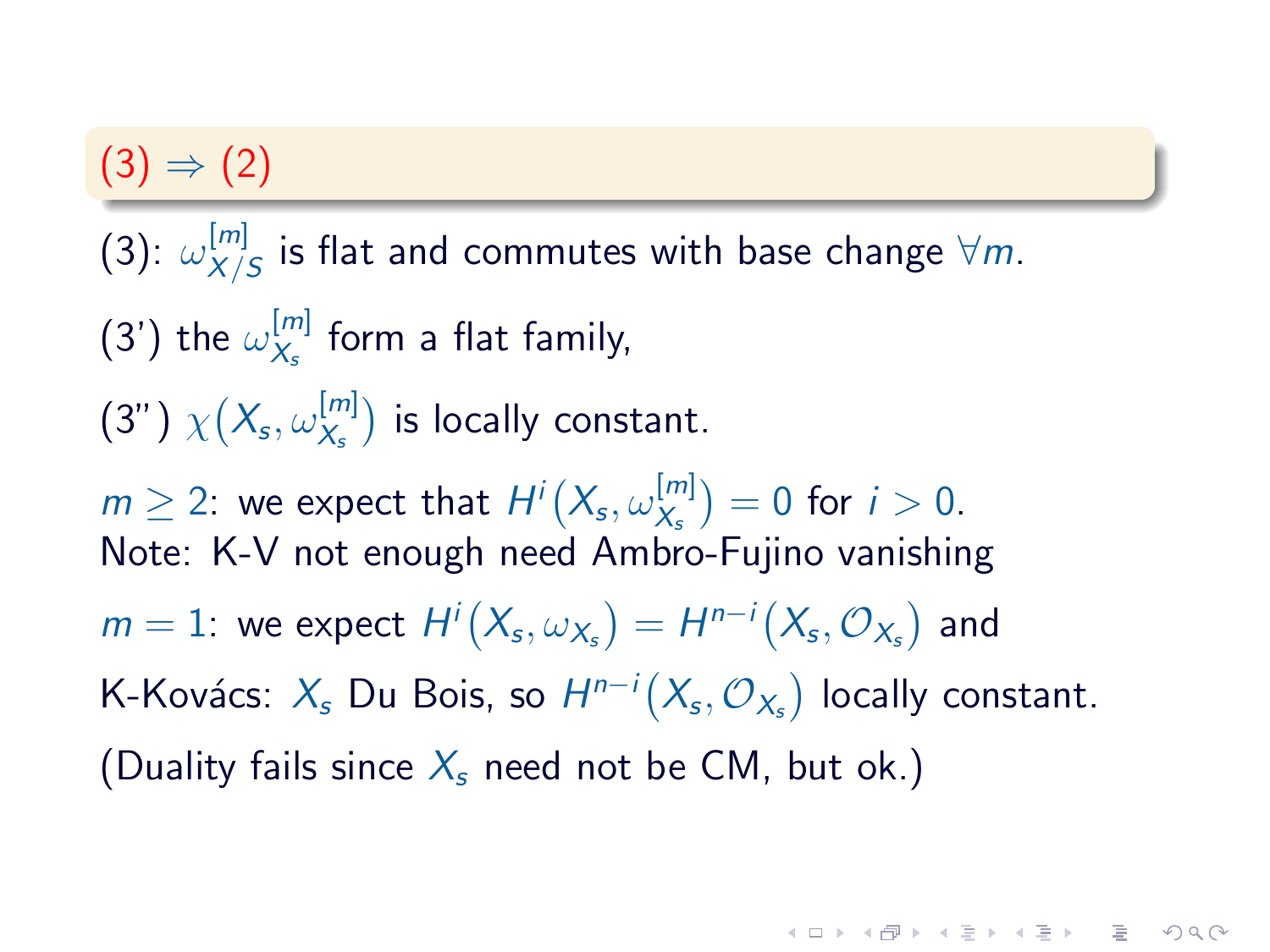#### Typical example (with divisors)

$$
X = (xy - uv = 0), u - v : X \to \mathbb{C}^1_t, D := (x = u = 0) + (y = v = 0).
$$

 $t \neq 0$ :  $X_t$  smooth,  $D_t$  Cartier and  $(D_t^2)=0.$  $- t = 0$ :  $X_0$  cone,  $D_0$  Cartier and  $(D_0^2) = 2$ .

ideal of D is  $(xy, xy, uy, uv) \rightarrow (xy, uy, uv)$ . Central fiber:  $(xu, uy, u^2) \subset (u)$ , embedded point at origin.

**KOR SO KEY (E) E VAN**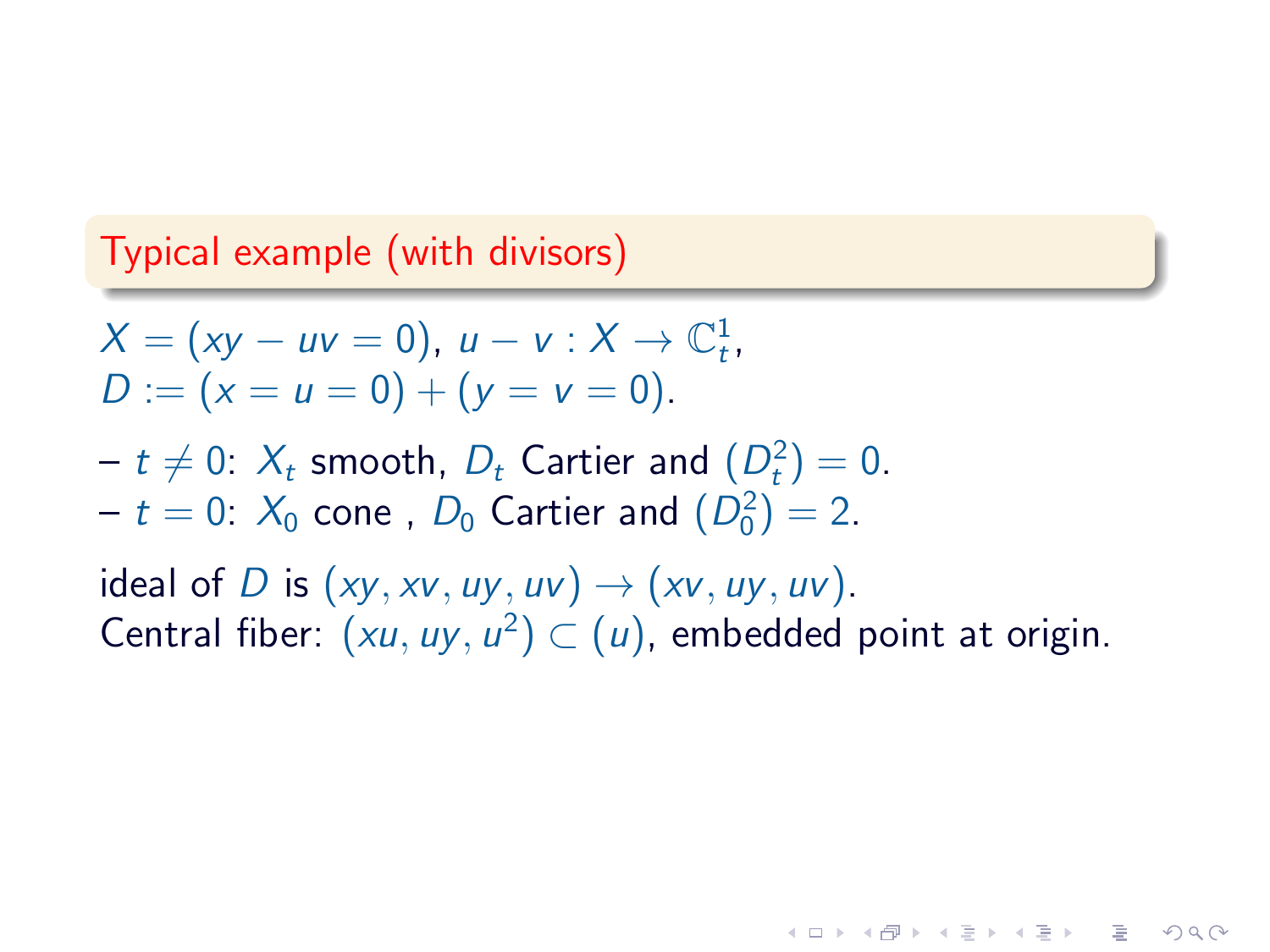Typical situation (with sheaves)

F reflexive sheaf on  $X$ , locally free in codimension 1 on all fibers. We get

 $r: F \twoheadrightarrow F|_{X_s} \hookrightarrow (F|_{X_s})^{**}.$ 

 $\Omega$ 

Corollary:

- $\bullet \, s \mapsto \dot{H}^0\bigl(X_{\!s}, \bigl(F|_{X_{s}}\bigr)^{**}\bigr)$  is upper semicontinuous
- If the  $(F|_{X_s})^{**}$  are globally generated then locally constant  $\Leftrightarrow$   $F|_{X_s}$  is reflexive.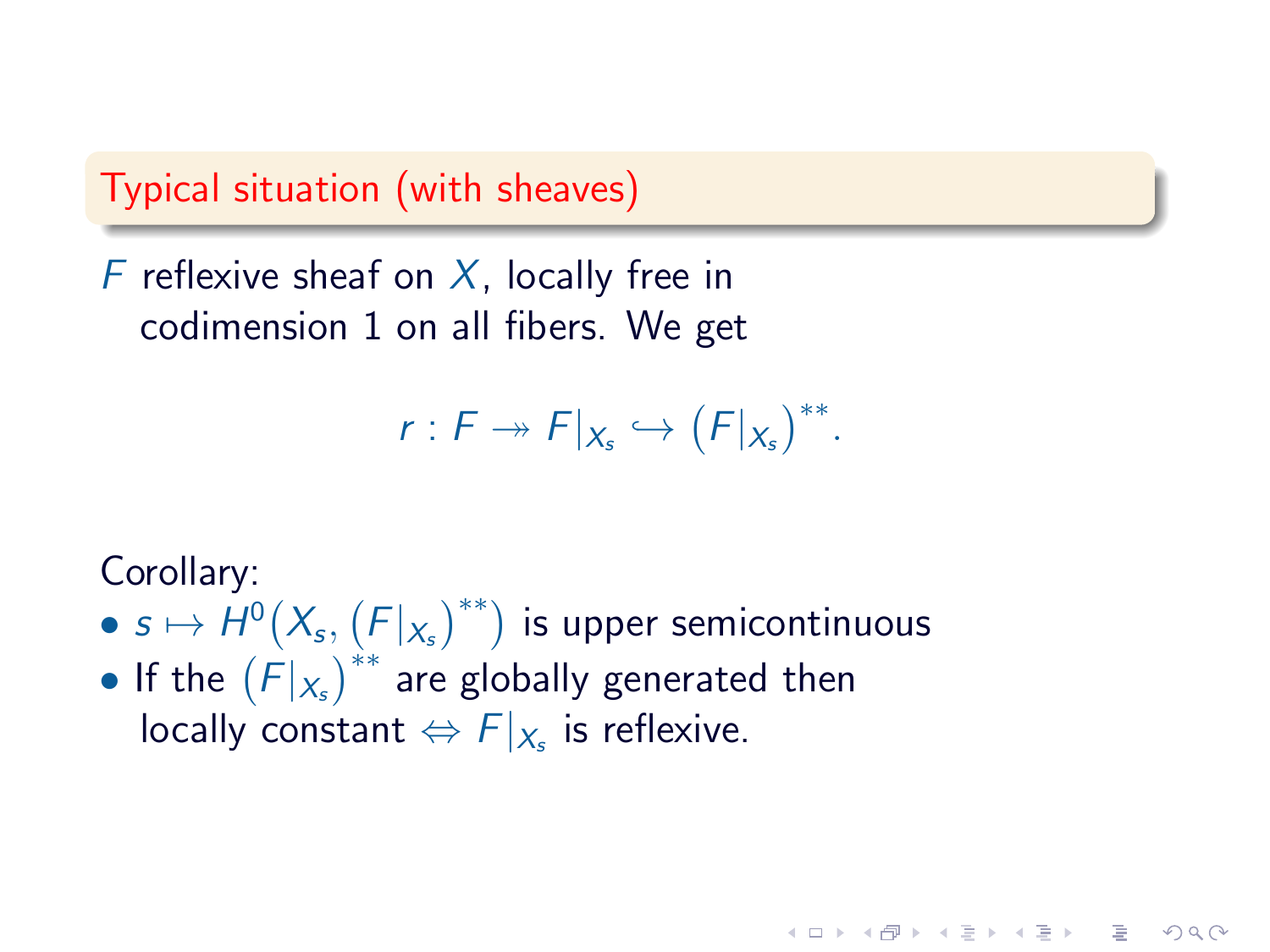### $(2) \Rightarrow (3)$

 $(2)\colon\thinspace s\mapsto h^0\big(X_{\mathsf{s}},\omega^{[m]}_{X_{\mathsf{s}}}\big)$  $\binom{[m]}{\chi_s}$  are locally constant. For  $m\gg 1$  the  $\omega_{X_s}^{[m]}$  $\frac{[m]}{\chi_s}$  are globally generated, so  $\omega^{[m]}_{X}$  $\frac{[m]}{\chi/S}$  is flat and commutes with base change for  $m\gg 1.$ If  $\omega^{[M]}_{X/\ell}$  $\frac{1}{N/S}$  is locally free then

$$
\omega_{X/S}^{[m+M]}\cong \omega_{X/S}^{[m]}\otimes \omega_{X/S}^{[M]}
$$

so  $\omega^{[m]}_{_{X/}}$  $\frac{[m]}{\chi/S}$  is flat and commutes with base change  $\forall m.$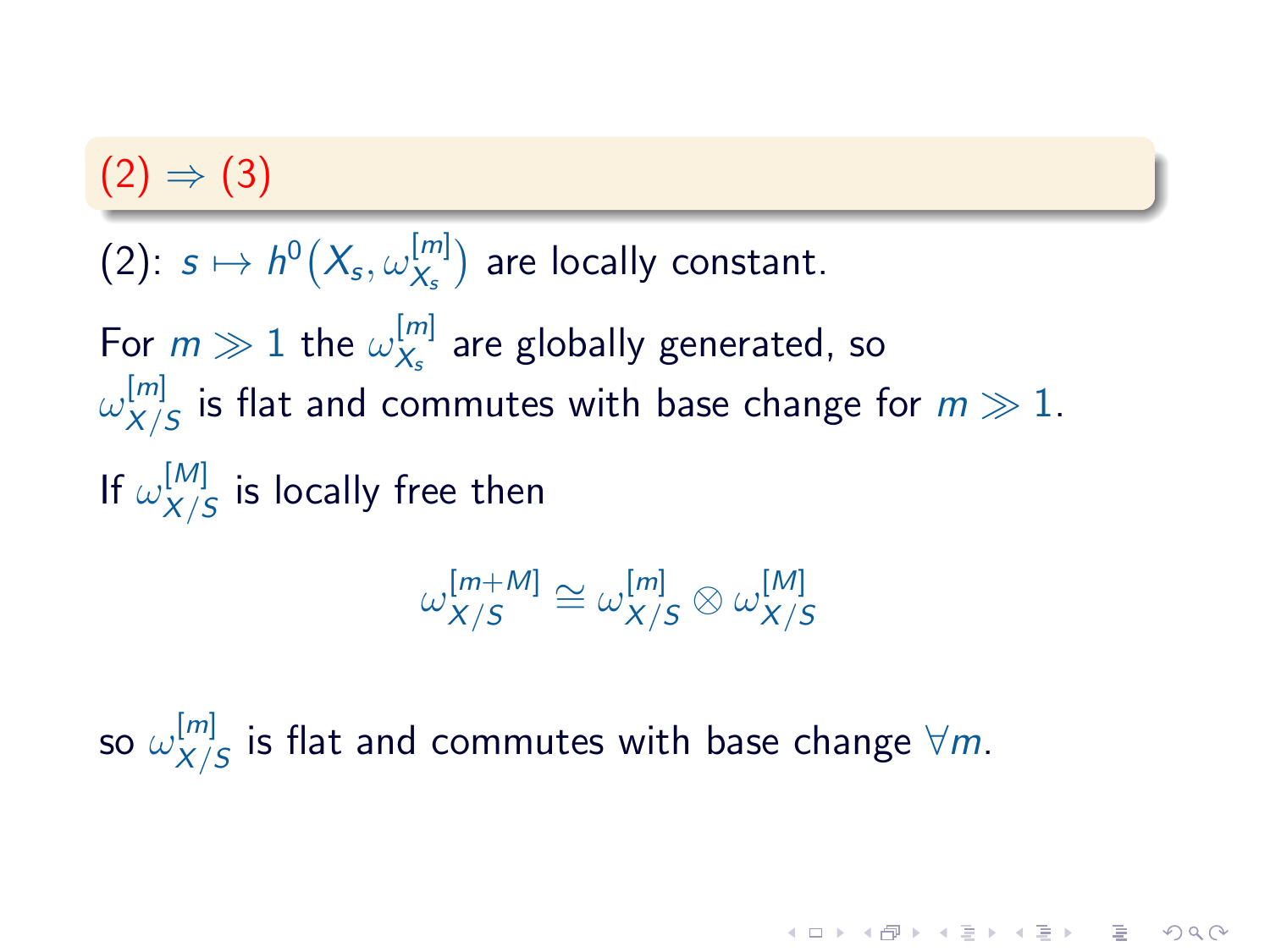## $(2) \Rightarrow (1)$

 $(2)\colon\thinspace s\mapsto h^0\big(X_{\!s},\omega^{[m]}_{X_{\!s}}\big)$  $\binom{[m]}{\chi_s}$  are locally constant.

(ロ) (图) (경) (경) (경) (경) 9 00

The  $\left(K_{X_{s}}^{n}\right)$  are the leading terms, so  $s\mapsto \left( K_{X_{s}}^{n}\right)$  are also locally constant.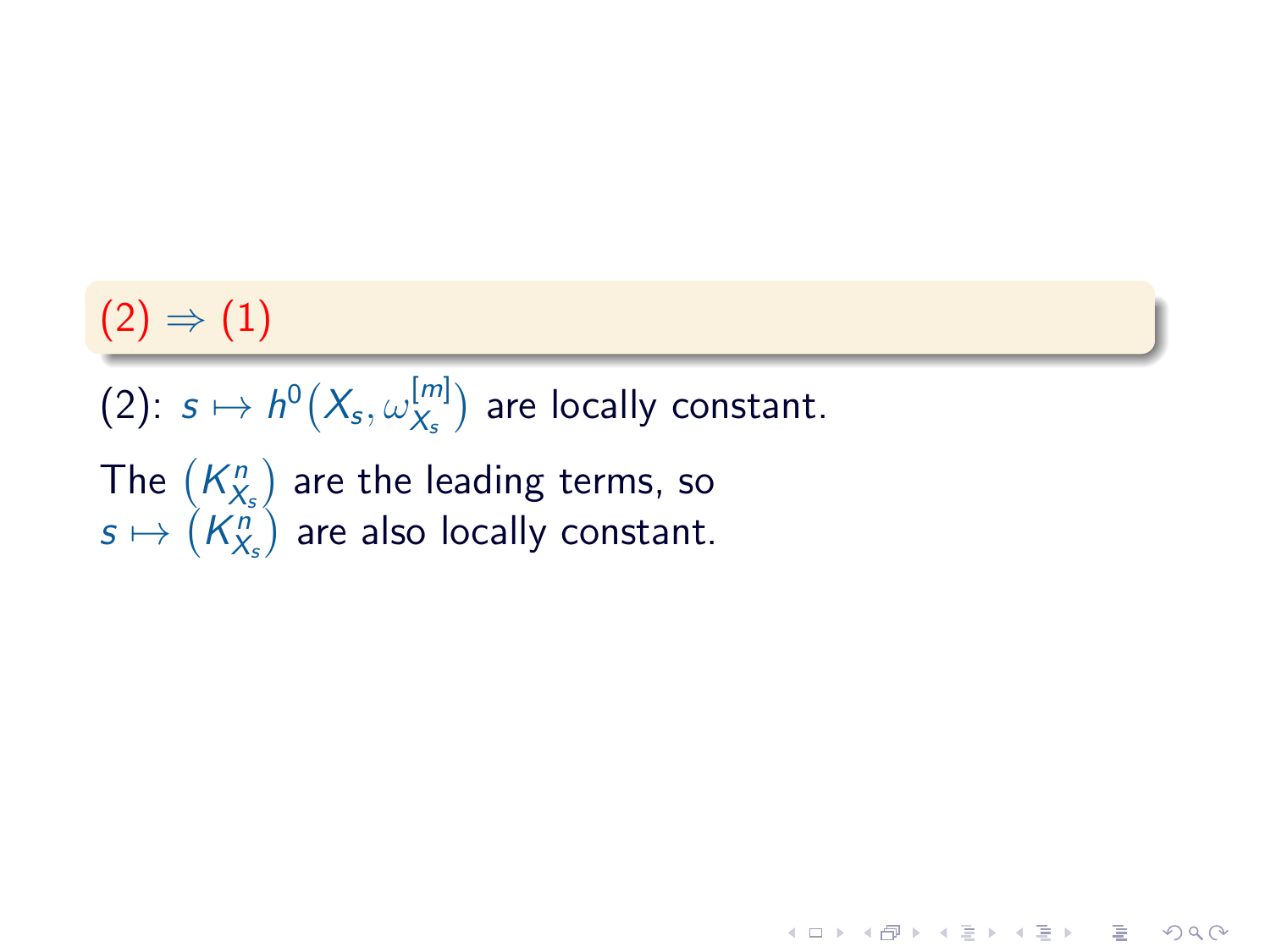## $(1) \Rightarrow (2)$  slide 1

**Theorem** Let  $X \rightarrow S$  be a flat, projective morphisms with  $S<sub>2</sub>$  fibers. L reflexive rank 1 sheaf, locally free on codimension 1 on each fiber. Assume that each  $(L_s)^{**}$  is locally free and ample. Then

- $\bullet \ \ s \mapsto \mathrm{volume}(\mathcal{L}_s)^{**}$  is upper semicontinuous, and
- $\bullet$  locally constant iff  $L$  is locally free.

Apply this to  $\omega_{X/\ell}^{[M]}$  $\frac{[M]}{X/S}$  such that every  $\omega_{X_s}^{[M]}$  $\frac{[M]}{X_s}$  is locally free. Need extra work for the other m.

 $\overline{z}$  (  $\overline{z}$  )  $\overline{z}$  )  $\overline{z}$  )  $\overline{z}$  )  $\overline{z}$ 

 $\Omega$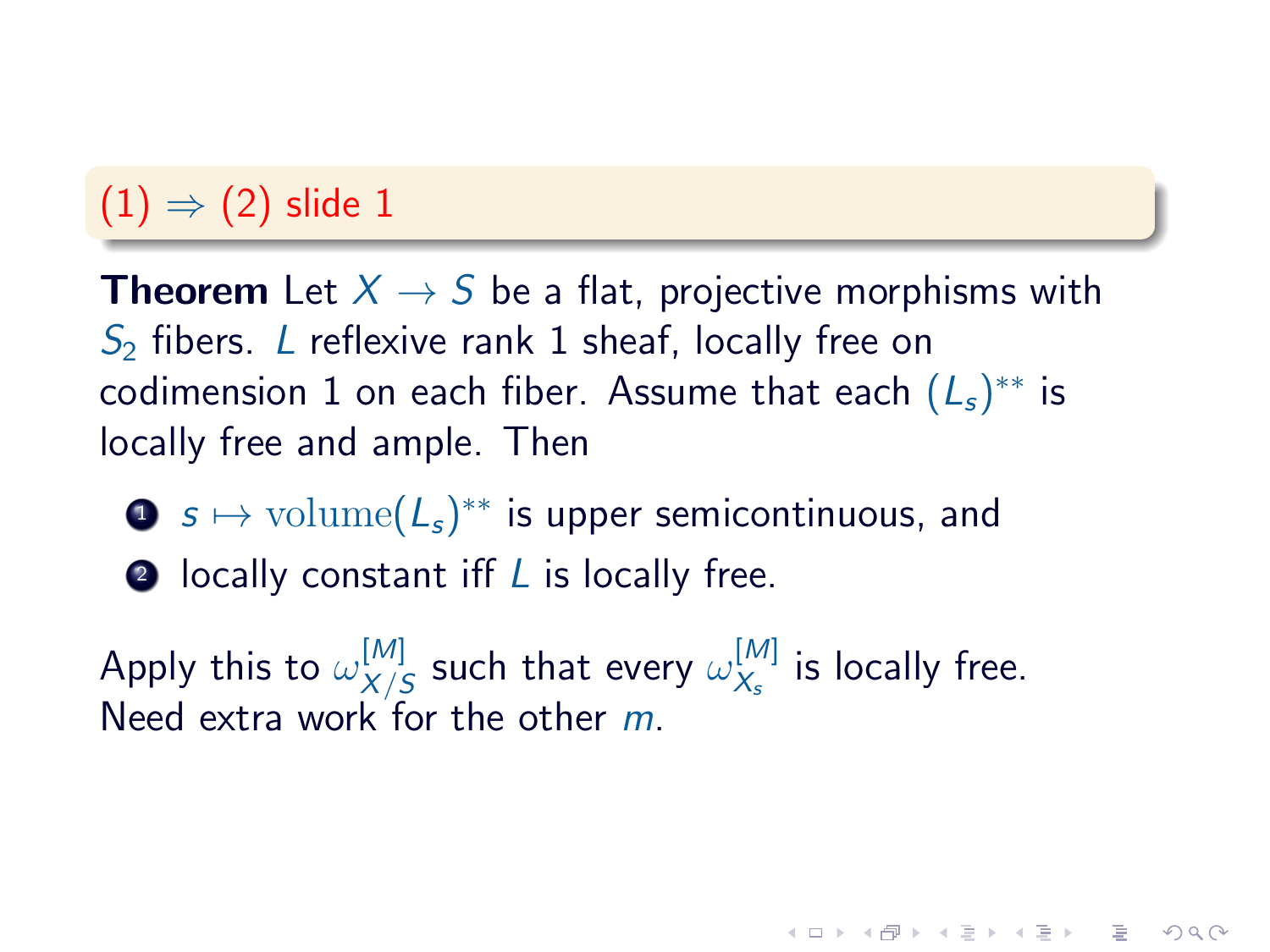#### Example

 $Y \to \mathbb{C}$  family of degree 4 surfaces,  $Y_0 \supset L$  line,  $\rho(Y_t) = 1$ .

Contract  $L \subset Y$  to get  $\pi : Y \to X$  and  $X \to \mathbb{C}$ . L is the image of  $2H$  on X.

**KOR SO KEY (E) E VAN** 

- $L_t$  is ample and  $(L_t^2) = 16$ .
- $L_0 = \pi_0(2H_0 + L)$  is ample and  $(L_0^2) = 18$ .
- $X \to \mathbb{C}$  is NOT projective.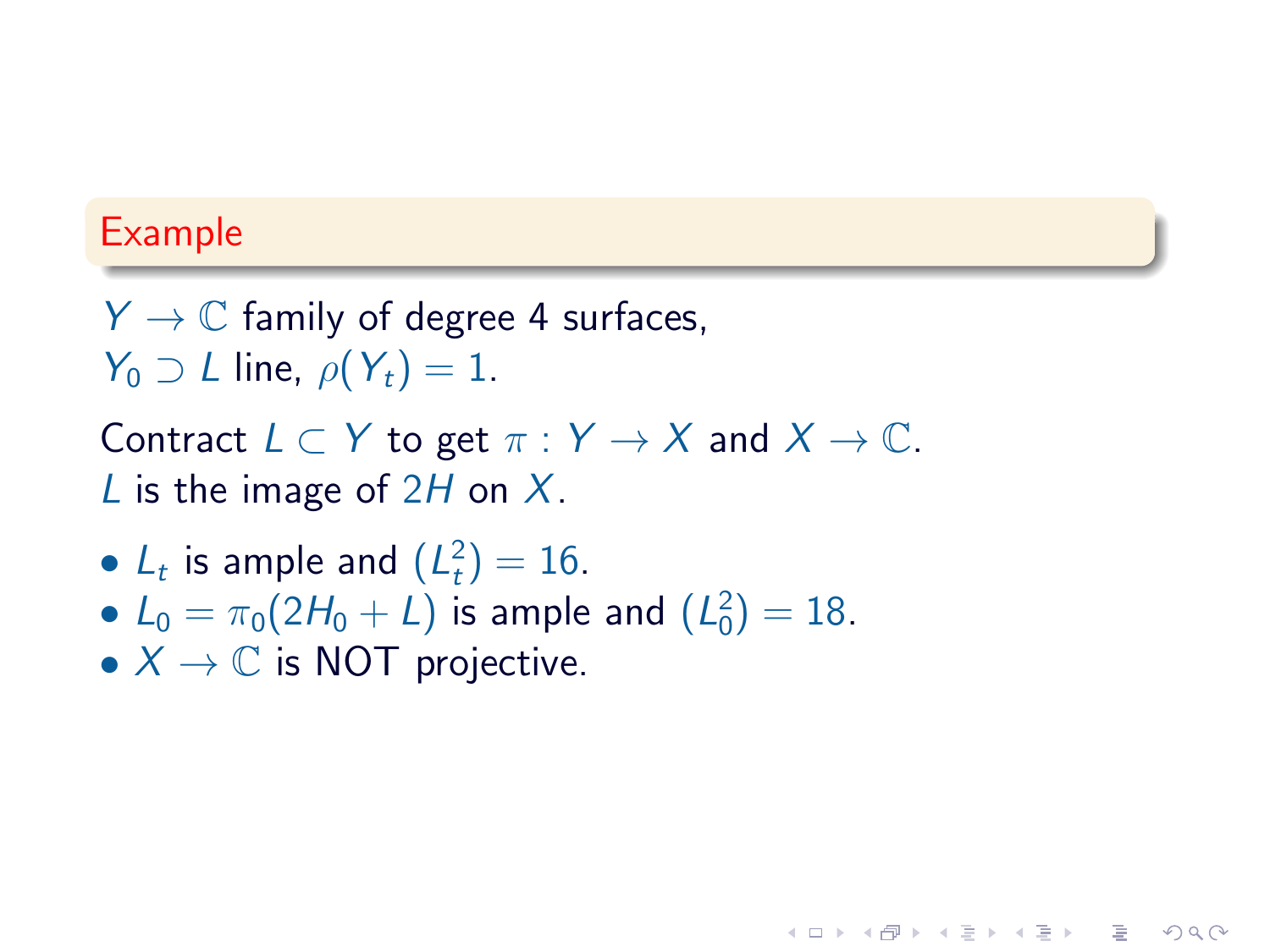### $(1) \Rightarrow (2)$  slide 2

 $n = 2$  case: here cokernel of  $L \rightarrow L_0^{**}$  is 0 dimensional, so

$$
\chi(X_0,(L_0^{**})^m) \ge \chi(X_g,(L_g^{**})^m) = \chi(X_g,L_g^m).
$$
  
Riemann-Roch:

1  $\frac{1}{2} (L_0^{**} \cdot L_0^{**}) m^2 + b_0 m + \chi(X_0) \geq \frac{1}{2}$  $\frac{1}{2}(L_g^{**}\cdot L_g^{**})m^2 + b_g m + \chi(X_g).$ If  $(L_0^{**} \cdot L_0^{**}) = (L_g \cdot L_g)$  then  $b_0 m > b_{\sigma} m \quad \forall m$ .

So  $b_0 = b_{\sigma}$ .

**HELMAN (E) (E) E MAN**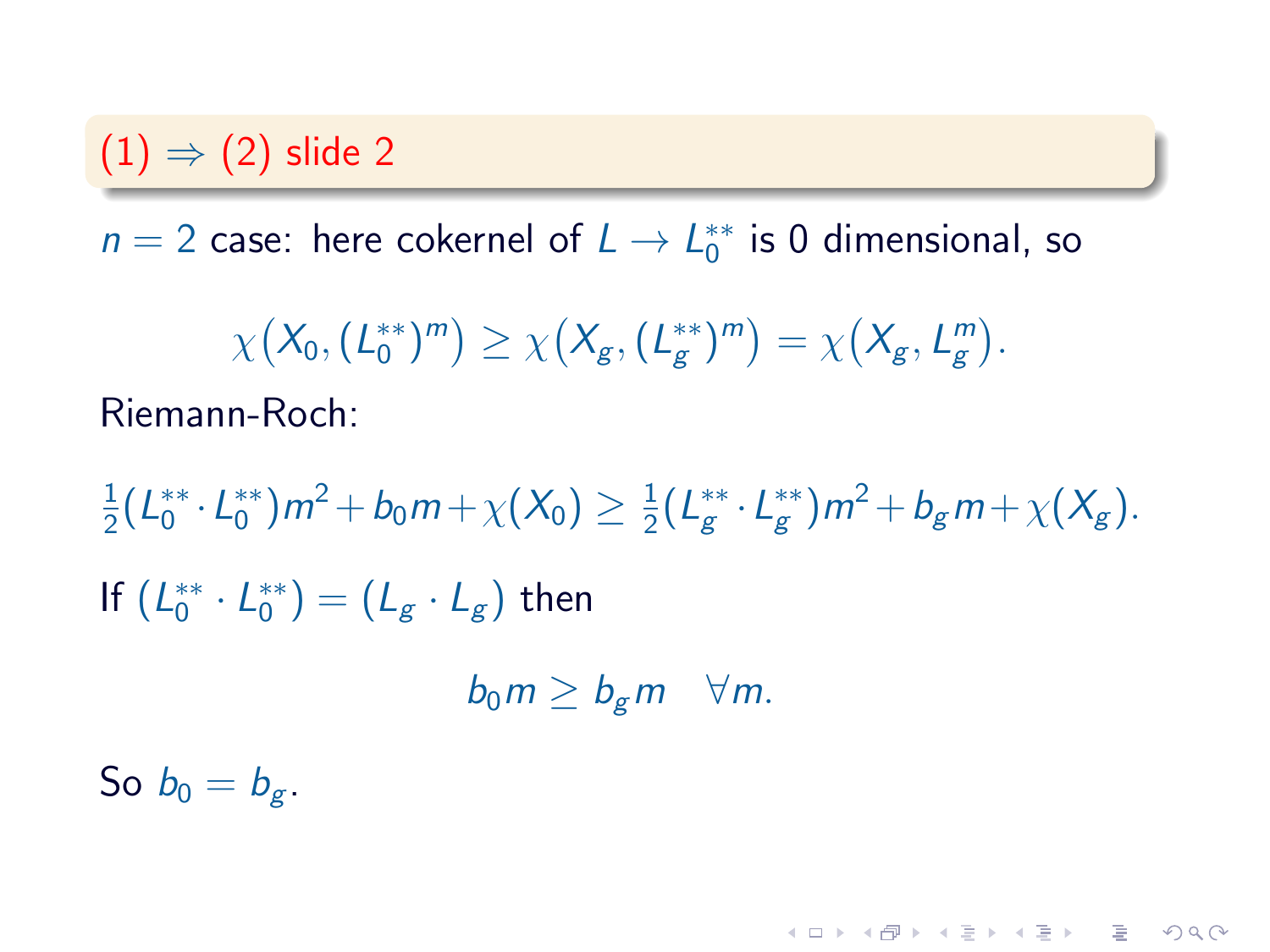### $(1) \Rightarrow (2)$  slide 3

 $n \geq 3$  induction (nontrivial) reduces to special case: L is locally free except at isolated points.

Local Grothendieck-Lefschetz:  $x \in X_0 \subset X$  then

 $Pic(X \setminus \{x\}) \hookrightarrow Pic(X_0 \setminus \{x\})$ 

**KOD RED RED CHARGE** 

if depth,  $X_0 > 3$ .

Problem: we have only depth,  $X_0 > 2$ .

**Conjecture.** Still ok if depth<sub>x</sub>  $X_0 \ge 2$  and dim  $X_0 \ge 3$ .

- $-$  slc case  $(K)$
- normal case (Bhatt de Jong)
- general case (K)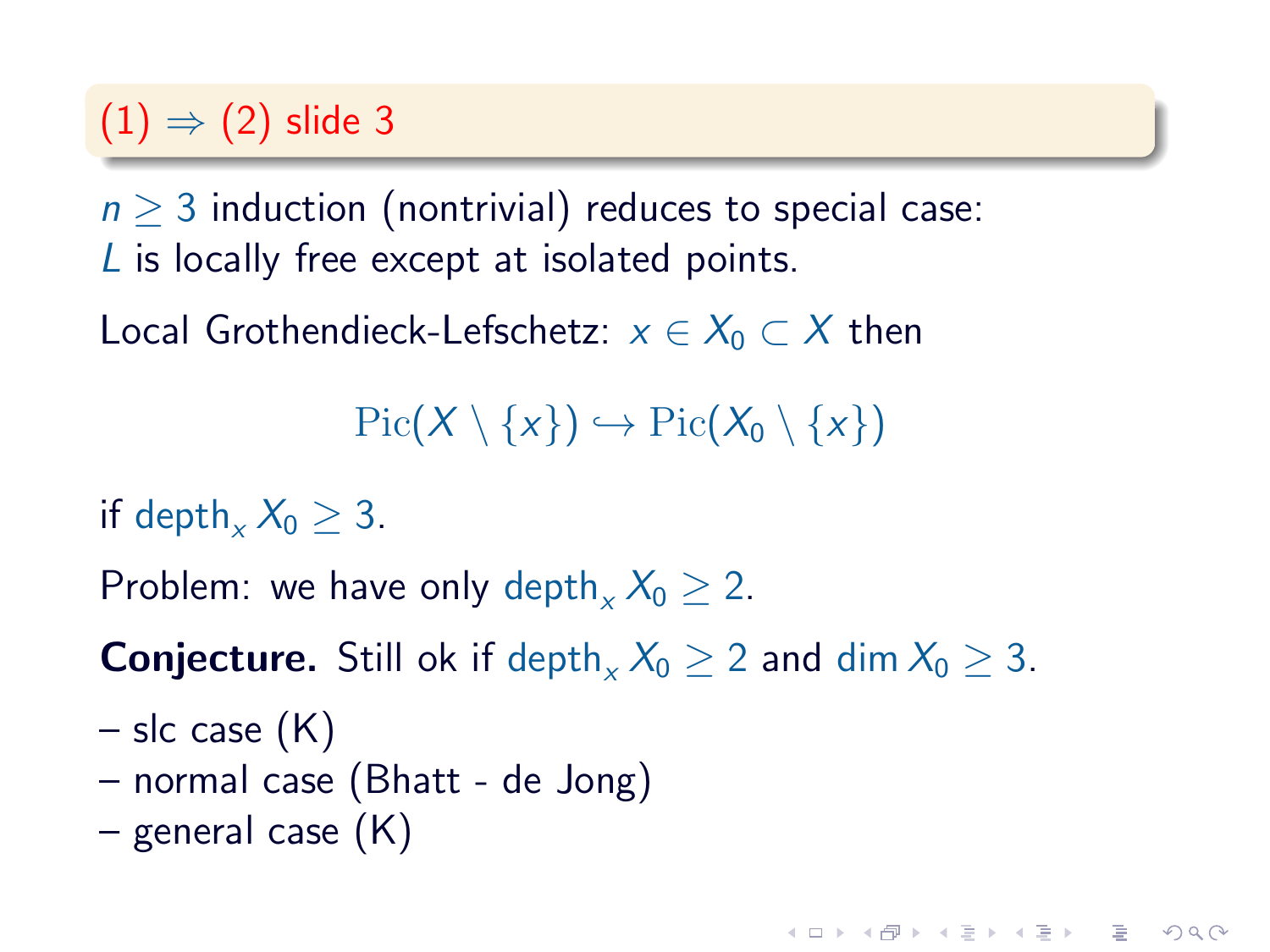#### Aside: Fulger - K - Lehmann

X normal, proper, D big  $\mathbb R$  divisor, E effective  $\mathbb R$  divisor **Equivalent** 

•  $H^0(X, \mathcal{O}_{X} \subset m(D - E) \cup ) = H^0(X, \mathcal{O}_{X} \subset mD \cup ) \ \forall m \ge 1.$ 

**HELMAN (E) (E) E MAN** 

• volume $(D - E)$  = volume $(D)$ .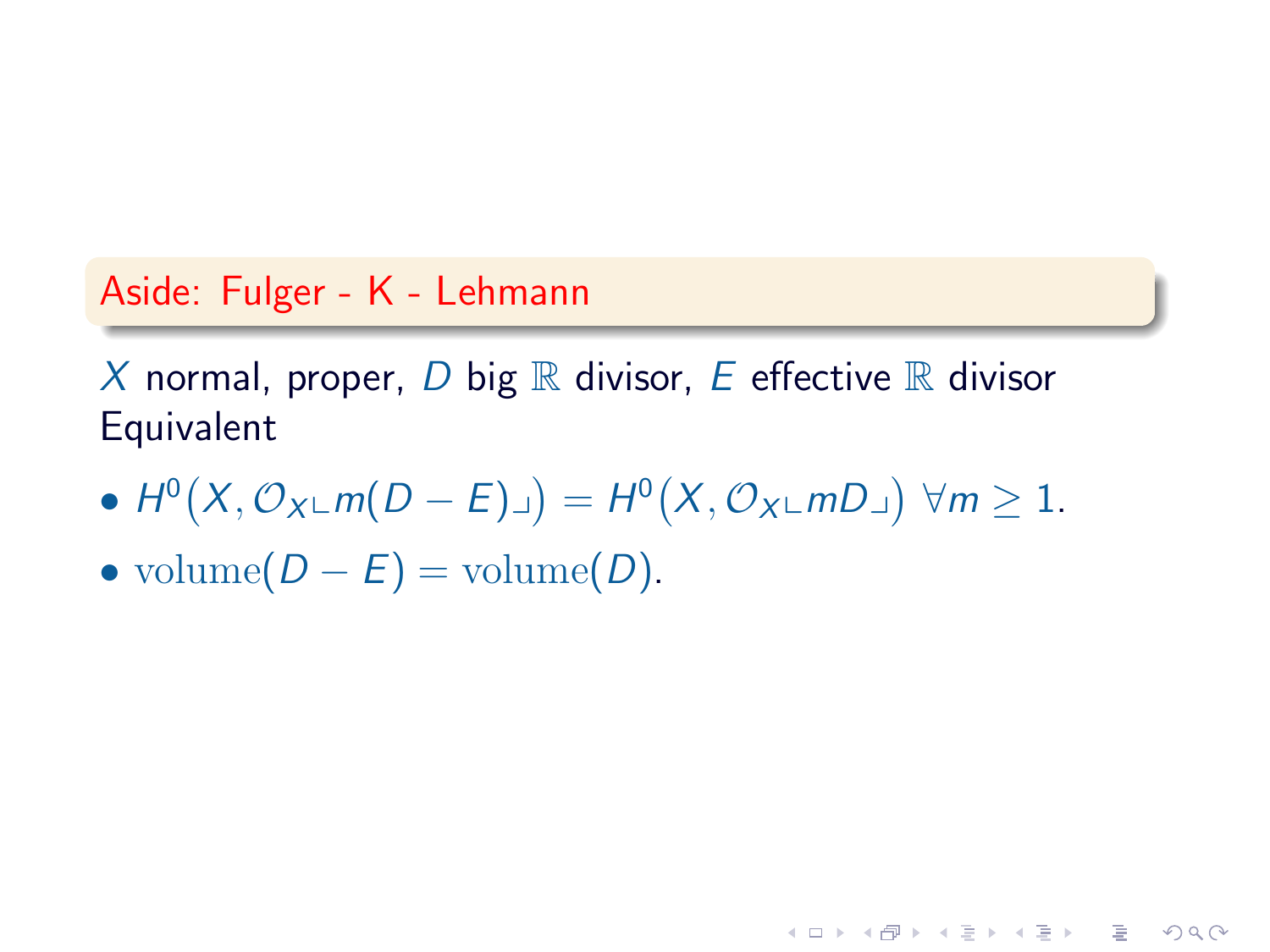#### Main existence theorem

#### Theorem

Fix positive n, d. There is a projective coarse moduli space  $\bar{M}_{n,d}$  parametrizing stable varieties  $X$  of dimension n such that  $(K_X^n) = d$ .

 $QQQ$ 

#### Main issues:

- existence of 1-parameter limits, irreducible case;
- existence of 1-parameter limits, reducible case;
- boundedness
- moduli of stable pairs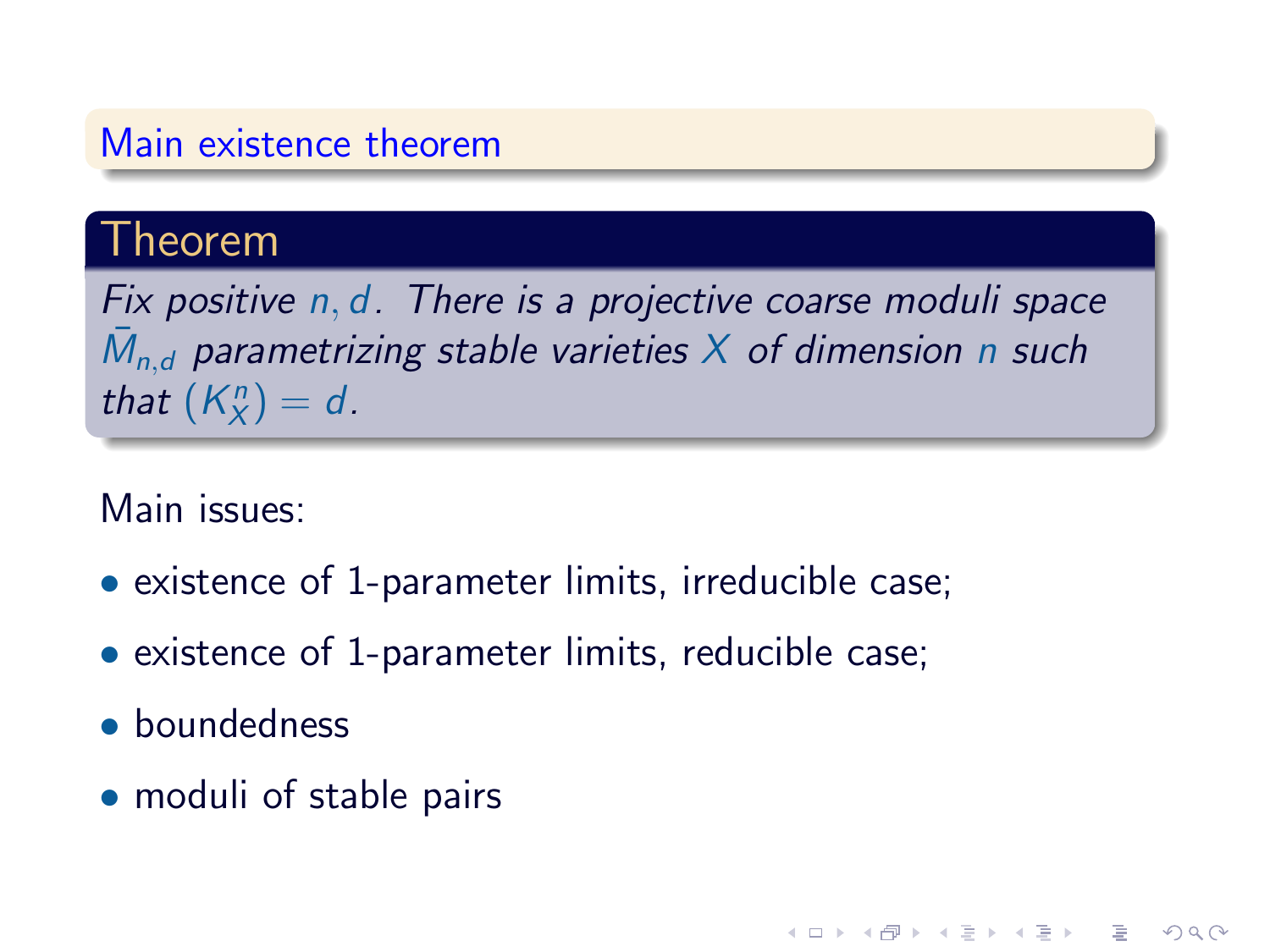### Limits, irreducible case

### Original KSB approach, needs MMP Hacon-McKernan-Xu

イロト イ部 トイモト イモト 一番に

 $2Q$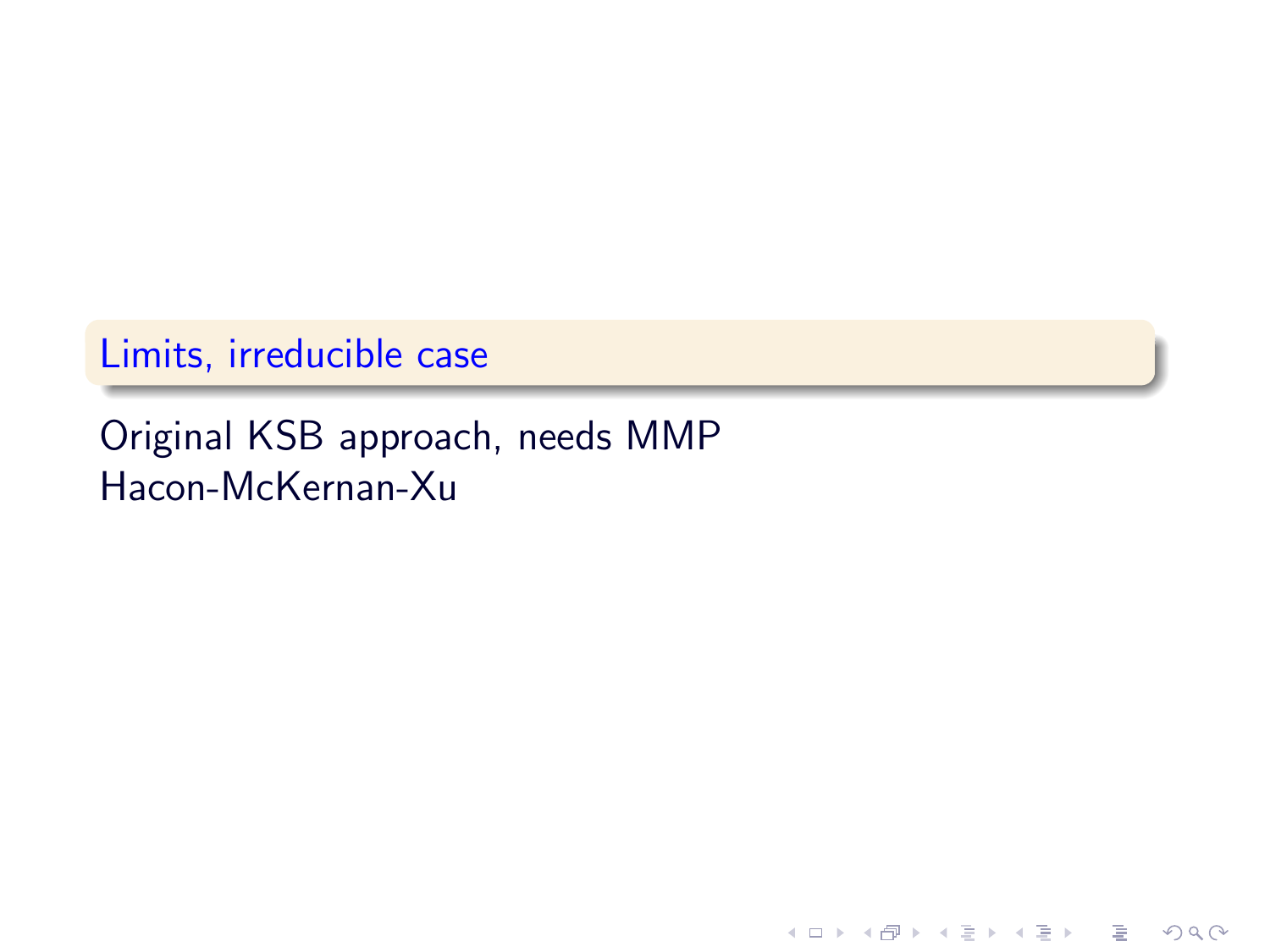#### Limits, reducible case

What are the limits when the general fiber is reducible?

**KOD RED RED CHARGE** 

For curves: normalize, construct limits and then glue together.

Problem: gluing is very hard in higher dimensions.

```
Example: Glue 2 copies of (\mathbb{P}^2, (xyz = 0)).
gluing data: \lambda_x, \lambda_y, \lambda_z \in \mathbb{C}^*.When is it projective?
```
Answer: iff  $\lambda_x \lambda_y \lambda_z$  is a root of unity.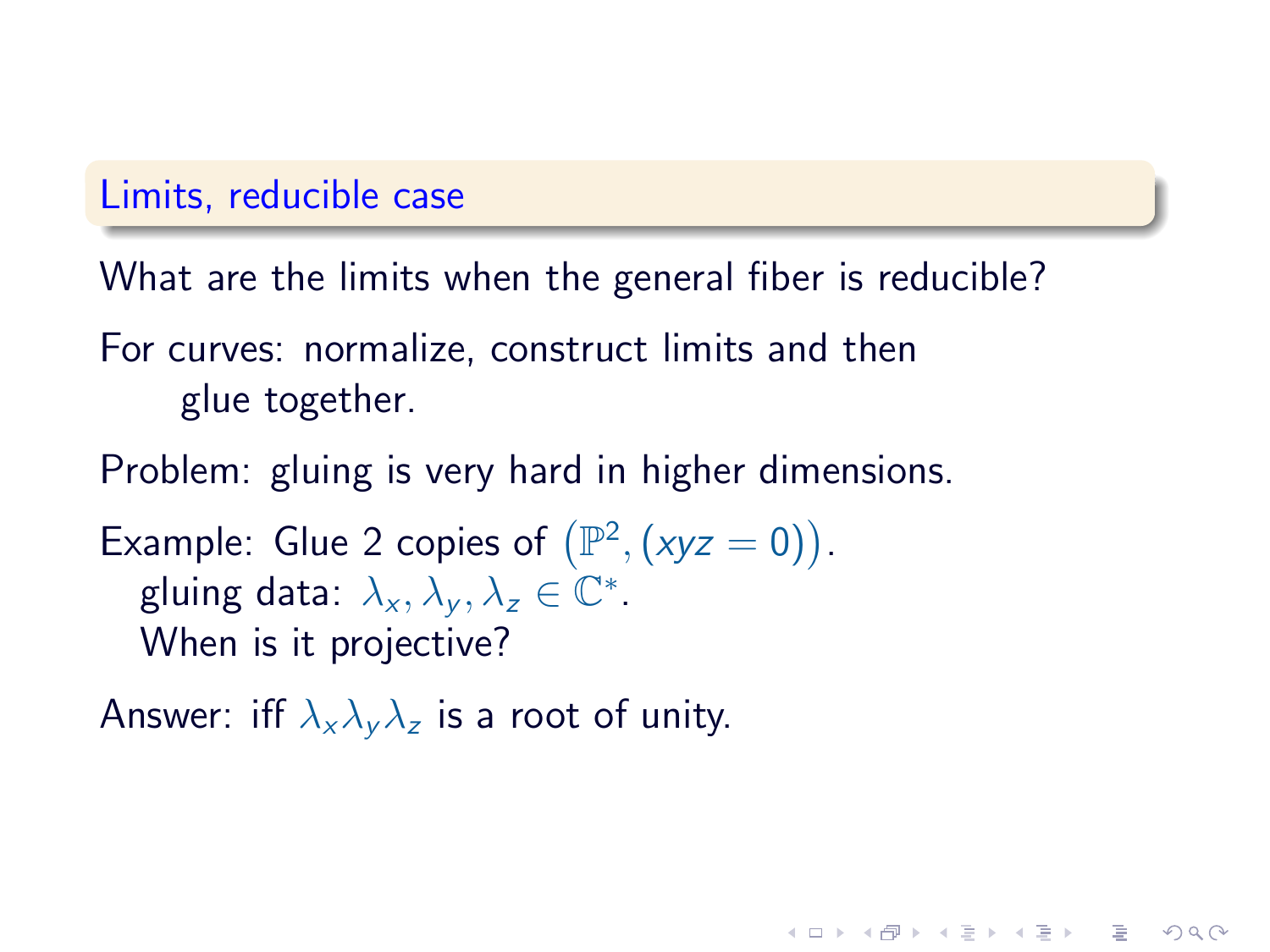#### Properness, boundedness I

Two possible problems: in a limit we get worse and worse

- sigularities (which  $mK<sub>S</sub>$  is Cartier?)
- reducible varieties (many components?)

**Curve case:**  $C = \cup_i (C_i, P_i)$  then

 $\deg K_C = \sum_i \bigl(\deg K_{C_i} + \#P_i\bigr)$ 

So at most  $2g(C) - 2$  irreducible components. **Surface case:**  $S = \bigcup_i S_i$  then

 $K_S^2 = \sum_i (K_{S_i} + D_i)^2$ .

**IN LANGEL AND REPORT** 

**Problem:** The  $(K_{S_i} + D_i)^2$  are only rational.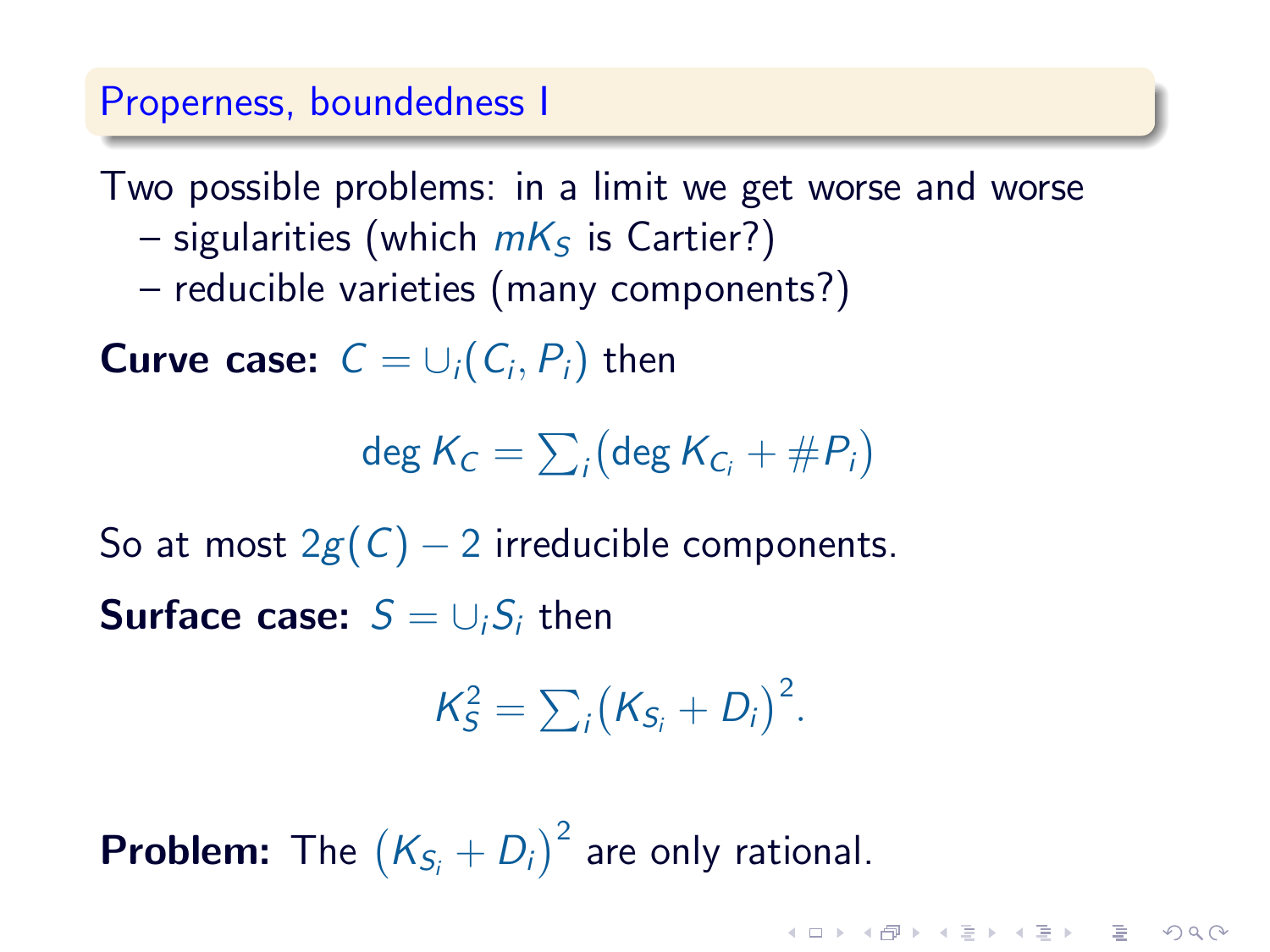#### Properness, boundedness II

Example:  $(\mathbb{P}^2(1,2,3), C \in |{\cal O}(7)|)$  then  $(K_S + C)^2 = 1/6$ . Example (Alexeev-Liu)  $(K_S^2) = \frac{1}{48983}$ .

**Proposition.** For surface pairs  $(S, C \neq 0)$  we have

$$
(K_S+C)^2\geq \frac{1}{1764}.
$$

Theorem (Alexeev, Hacon–McKernan–Xu) In any dimension

 $\{(K_X+D)^n\}\subset\mathbb{Q}$ 

satisfies the descending chain condition.

Effective bounds on surface singularities (Rana, Urzúa)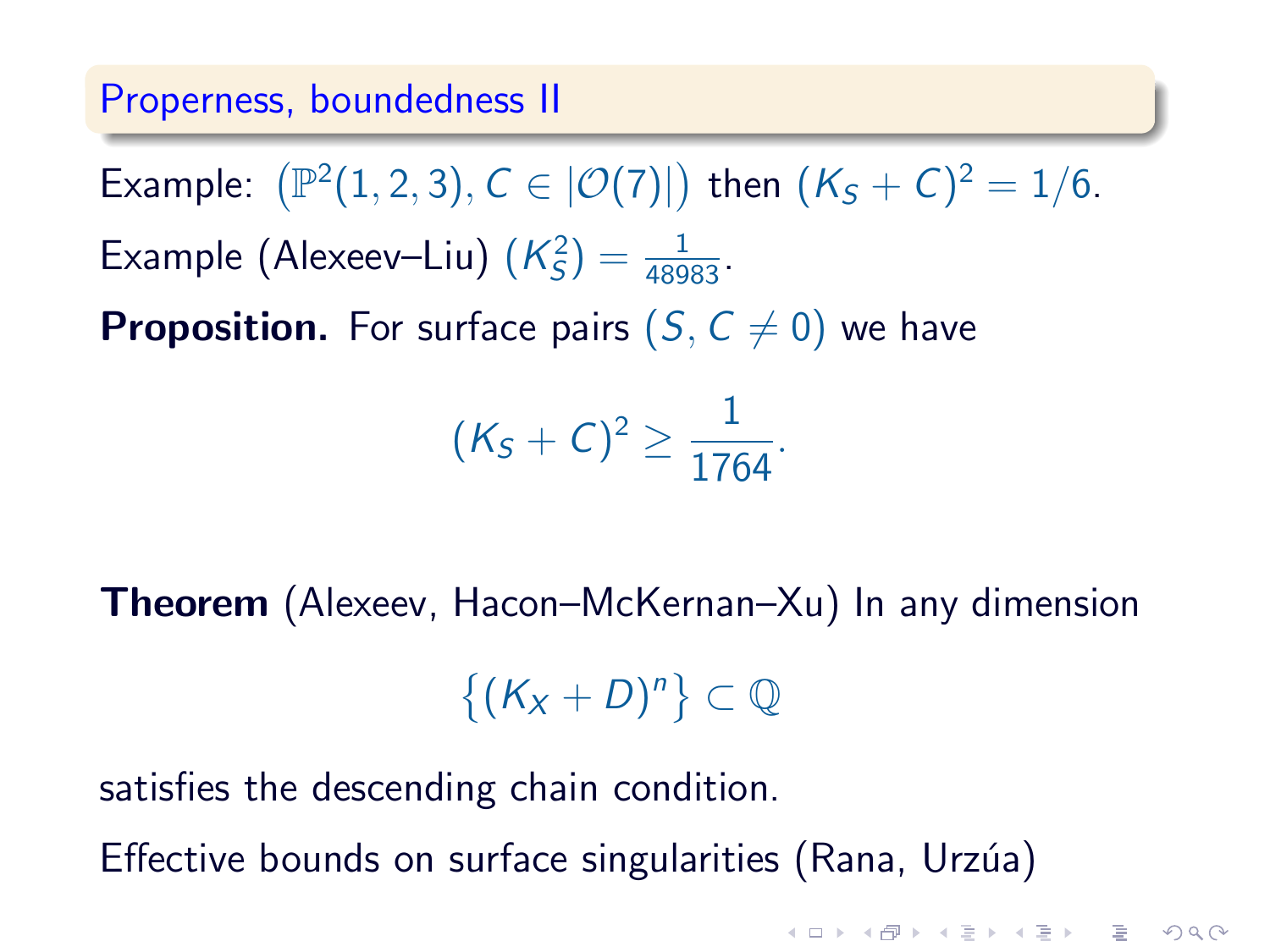#### Stable pairs

### Objects:  $(X, \Delta)$  where

- $X$  is seminormal, proper
- $\Delta = \sum d_i D_i$  effective and  $D_i \not\subset \text{Sing} X$

(Mumford divisor)

(ロ) (图) (경) (경) (경) (경) 9 00

 $\bullet K_X + \Delta$  ①-Cartier

 $g:X'\to X$  log resolution then write

$$
K_{X'}+\Delta'+\textstyle\sum a_iE_i\sim g^*(K_X+\Delta)
$$

• all  $a_i \leq 1$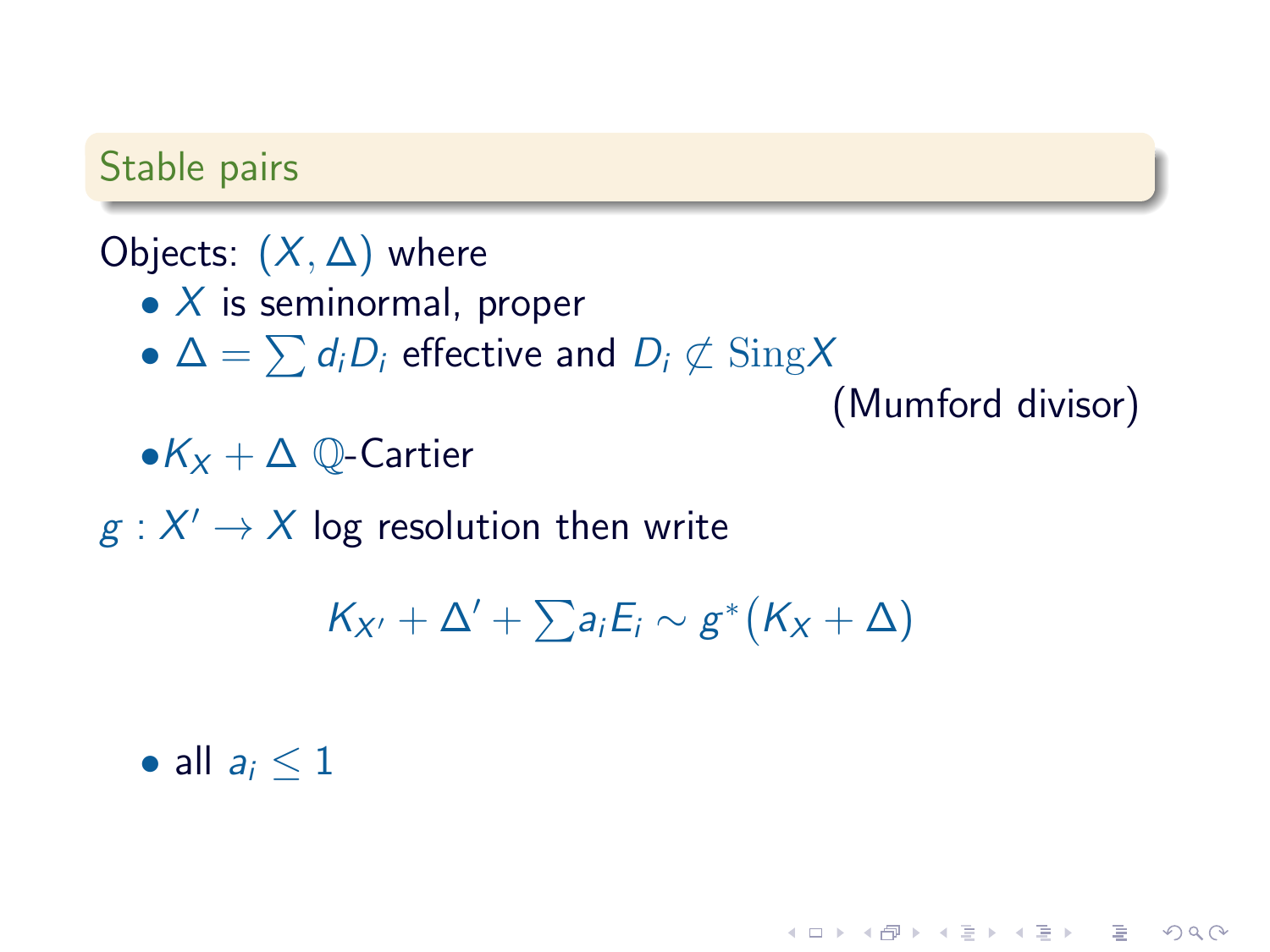#### Stable families

**Definition I.**  $f : (X, \Delta) \rightarrow C$  = smooth curve is stable iff

- $K_{X/C} + \Delta$  is Q-Cartier and
- all fibers stable.

**Definition II.**  $f : (X, \Delta) \rightarrow S$  = reduced is stable iff

• pull-back to smooth curves is stable.

**Definition III.**  $f : (X, \Delta) \rightarrow S =$  arbitrary is stable iff • ????

**HELMAN (E) (E) E MAN**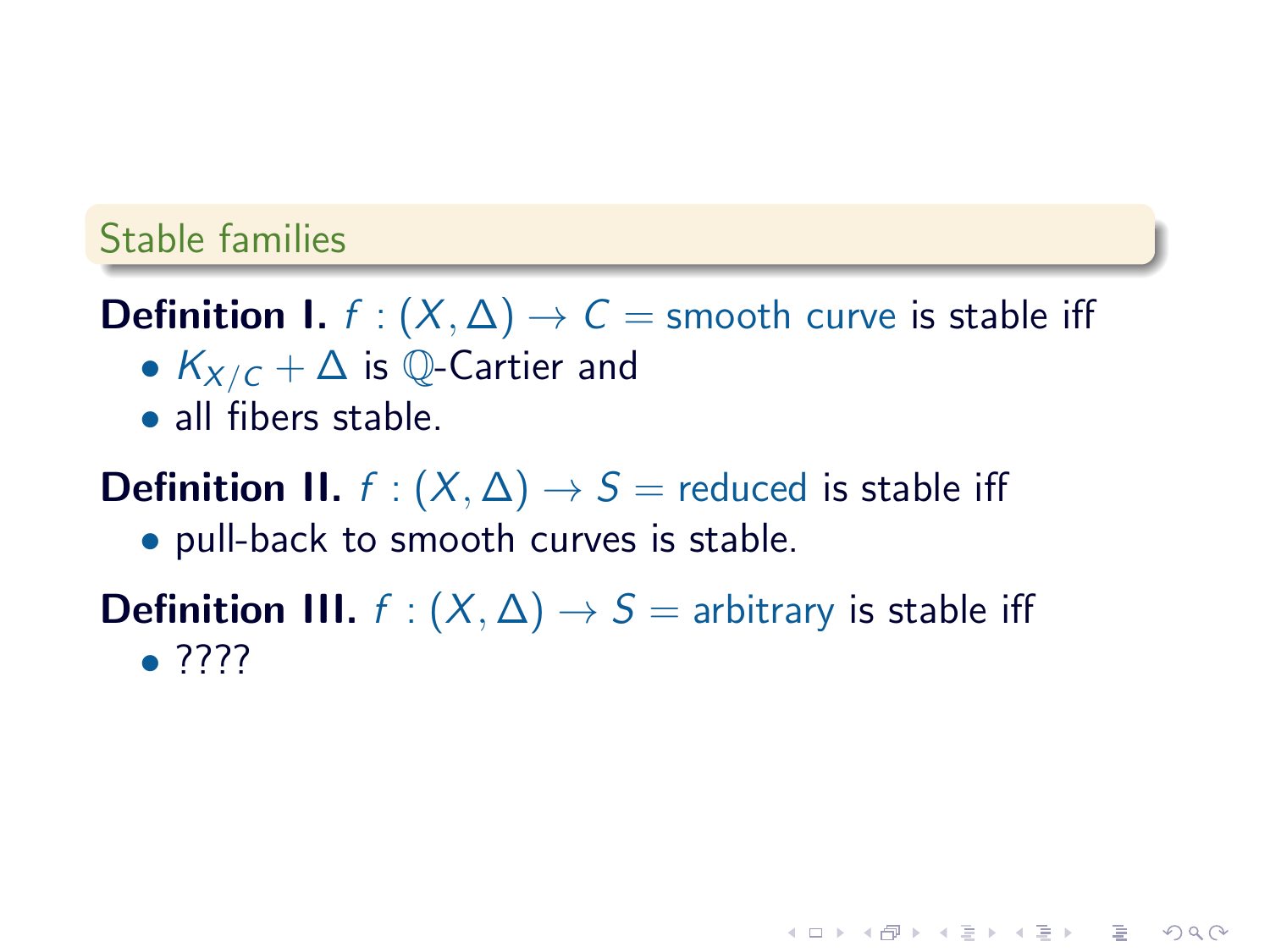#### Coefficients  $> \frac{1}{2}$  $\frac{1}{2}$ , slide 1

**Theorem.**  $f:(X, \sum d_i D_i) \rightarrow C=$  smooth curve stable and  $d_j>\frac{1}{2}$  $\frac{1}{2}$  then  $D_j \rightarrow C$  is flat with reduced fibers. Write  $dD = d_iD_i$  and  $\sum d_iD_i = dD + \Delta$ . Easy case:  $n = 1$ . Limit case:  $\mathbb{C}_{xy}^2 \to \mathbb{C}_{x}^1$ ,  $D = (y^2 = x)$ , Old case:  $D$   $\mathbb{O}$ -Cartier. We almost know that X is CM (Elkik, Alexeev, Fujino, K.) So  $X_c \cap D$  is unmixed. Generically reduced (easy case), so reduced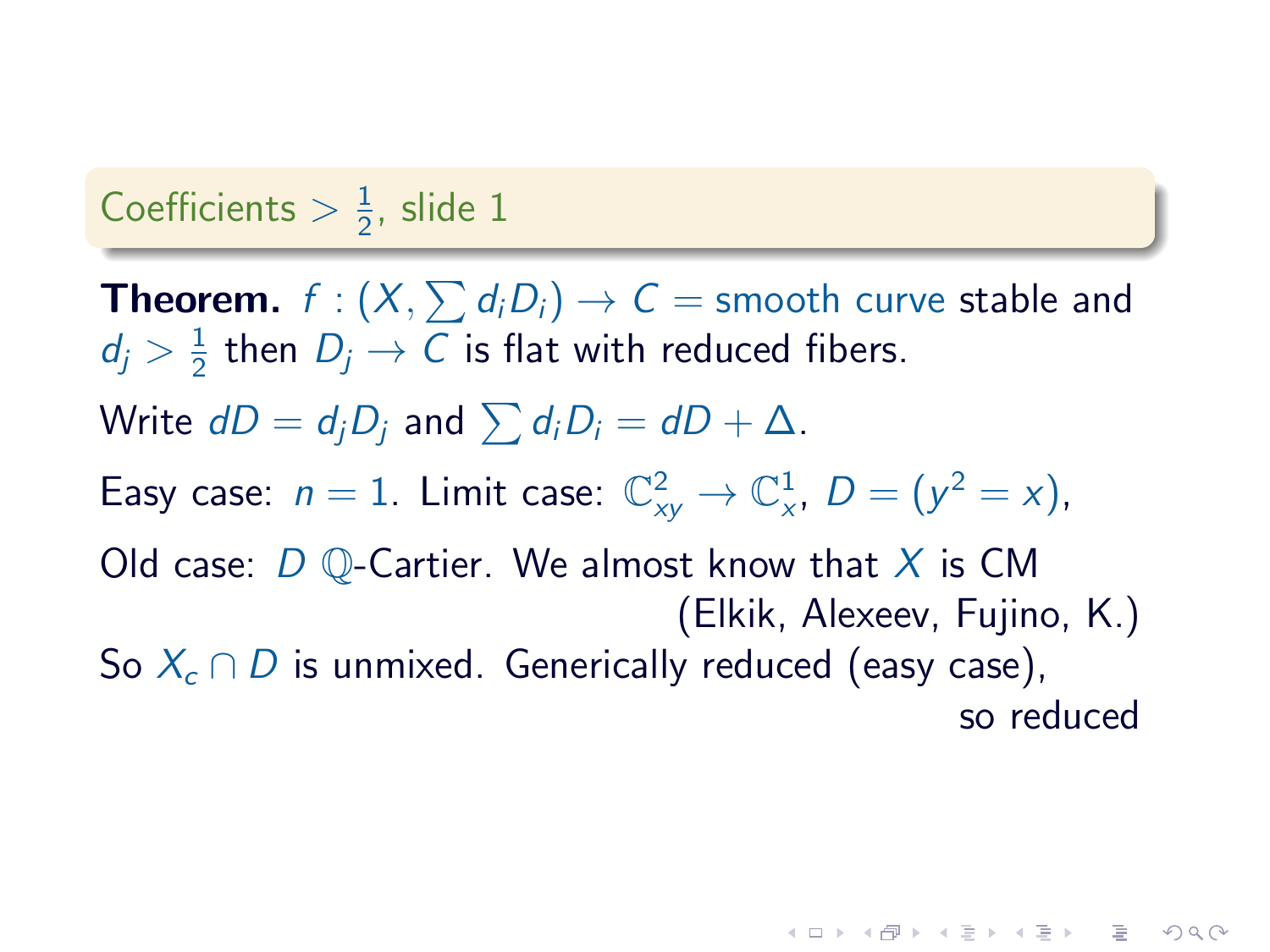#### Coefficients  $> \frac{1}{2}$  $\frac{1}{2}$ , slide 2

General case: Equivalent form  $X_c \cup D$  is seminormal. Make *D* **Q-Cartier**: get  $g:(X',X'_0+dD'+\Delta')\to (X,X_0+D+\Delta)$ such that  $-D'$  is g-nef.

$$
0\to \mathcal{O}_{X'}(-X'_0-D')\to \mathcal{O}_{X'}\to \mathcal{O}_{X'_0+D'}\to 0
$$

$$
g_*\mathcal{O}_{X'}=\mathcal{O}_X\to g_*\mathcal{O}_{X'_0+D'}\to R^1g_*\mathcal{O}_{X'}(-X'_0-D').
$$
  
Note that

$$
-X'_0 - D' \sim K_{X'} + \Delta' + (1 - d)(-D').
$$

G-R should give that  $R^1g_*\mathcal{O}_{X'}(-X'_0-D')$  is zero. Not good enough.